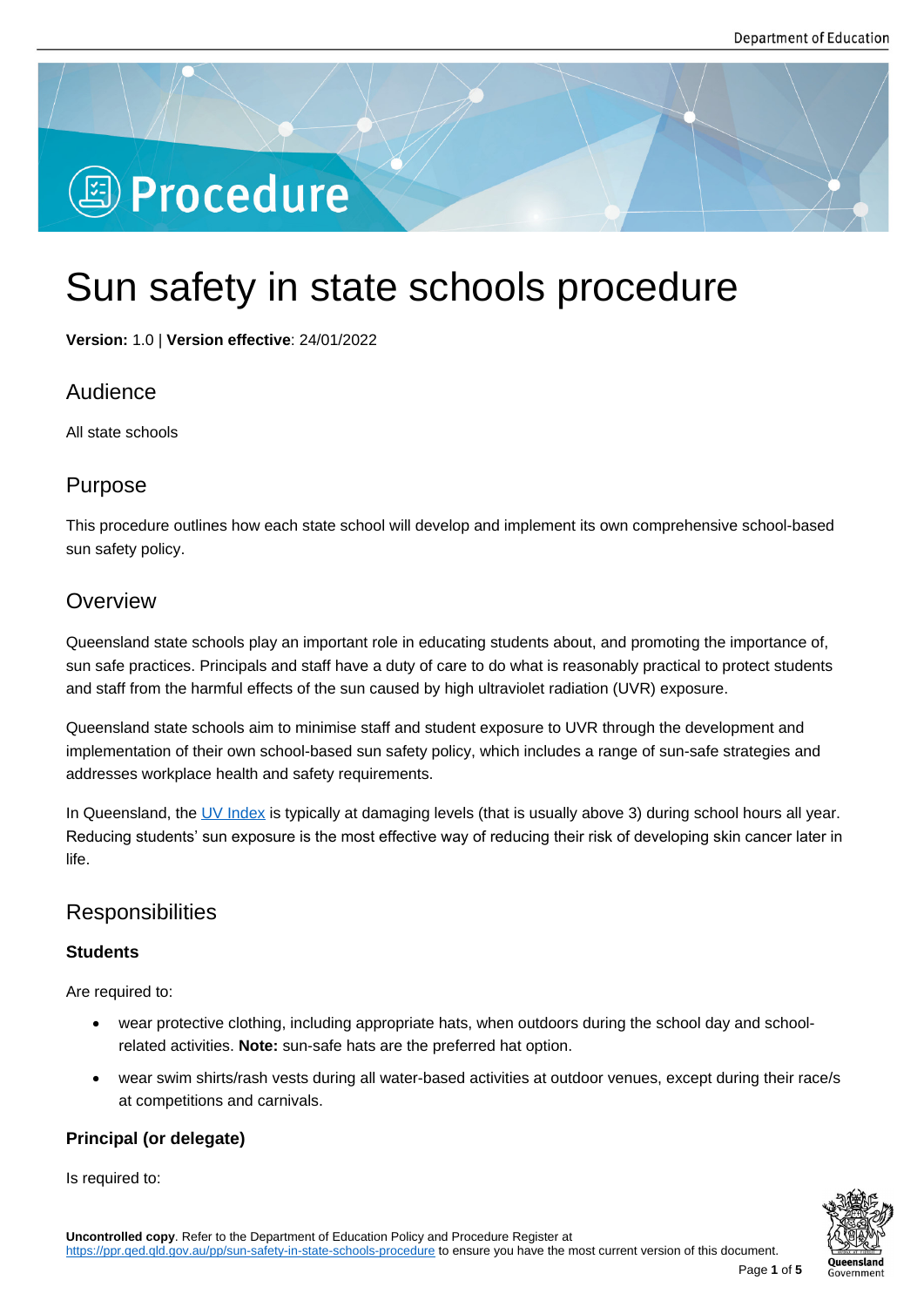- supply an SPF 30 or higher broad-spectrum, water-resistant sunscreen for students to use on uncovered areas of the skin, such as the face and the back of the hands, for all outdoor activities.
- develop, in consultation with the school community and with consideration for the Guidelines for developing a school sun safety policy, a comprehensive school-based sun safety policy.
- make the school's sun safety policy publicly available on the school's website.
- [implement the sun safety p](https://ppr.qed.qld.gov.au/attachment/Guidelines-for-developing-a-school-sun-safety-policy.pdf)olicy strategies d[uring school and school-related](https://ppr.qed.qld.gov.au/attachment/exemplar-school-sun-safety-policy.docx) activi[ties.](https://ppr.qed.qld.gov.au/attachment/Guidelines-for-developing-a-school-sun-safety-policy.pdf)
- review the sun safety policy annually, and update as necessary.
- consider sun safe options from the School uniform Standing Offer Arrangement (DoE employees only) when determining or reviewing school uniform designs.

#### **Parents and Citizens' Associations (P&C)**

Are required to:

consider sun protection in relation to P&C activities and events held outdoors.

## Process



*Image 1: Flowchart for process of Sun safety in state schools*

\* Consultation with the whole school community should occur throughout each stage.

#### **1. Develop a sun safety policy**

#### **Principal (or delegate)**

- Develops a comprehensive school-based sun safety policy using the exemplar sun safety policy. A comprehensive sun safety policy addresses a broad range of strategies to minimise the risks associated with UVR exposure.
- Refers to the Guidelines for developing a school sun safety policy for [a list of considerations and](https://ppr.qed.qld.gov.au/attachment/exemplar-school-sun-safety-policy.docx) questions that could assist with the development of the school policy.
- Ensures the school's sun safety policy includes the following strategies and information:
	- o **Clothing [requirements](https://ppr.qed.qld.gov.au/attachment/Guidelines-for-developing-a-school-sun-safety-policy.pdf)**
		- Students are required to wear protective clothing, including appropriate hats, when outdoors during the school day and during school-related activities (for example, excursions and camps).
		- Students are required to wear appropriate hats when outdoors. **Note**: sun-safe hats are the department's preferred hat option.

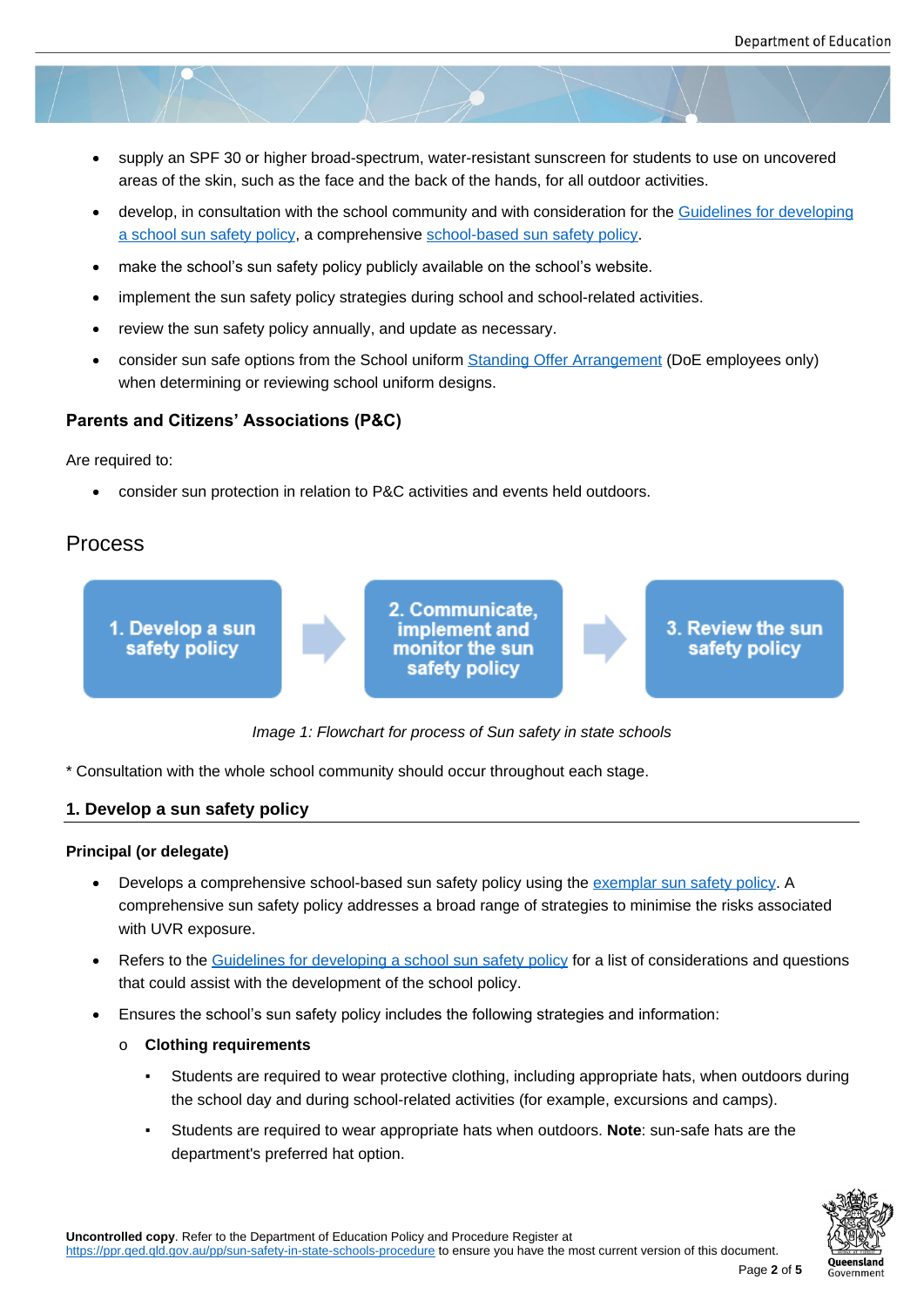▪ Students are required to wear swim shirts/rash vests during all water-based activities occurring at outdoor venues, except during their race/s at competitions and carnivals.

#### **o Shade provision and use**

▪ A description of how the school will maximise the use of available shade for outdoor activities.

#### **o Education**

▪ A description of how the school will provide educational programs on sun safety and preventive measures.

#### **o Sunscreen provision**

▪ The supply of SPF 30 or higher broad-spectrum, water-resistant sunscreen for students to use.

#### **o Modelling sun safe behaviours**

▪ A description of how the school promotes the importance of parent/carers, teachers, ancillary staff, volunteers and other adult supervisors as role models for students in relation to sun protection strategies.

#### **2. Communicate, implement and monitor the sun safety policy**

#### **Principal (or delegate)**

- Ensures the school's sun safety policy is published on the school's website and is accessible to the public.
- Clearly communicates on a regular basis to the whole school community:
	- o the school's commitment to sun safety;
	- o the sun safety policy requirements and expectations of staff, students and parents/carers, for example, in staff induction, assemblies and newsletters; and
	- o how all students will be supported to safely access and participate in the same educational opportunities.
- Encourages staff, parents/carers, volunteers and other adult supervisors to model sun safety measures to students.
- Encourages the P&C to run events and activities that are sun safe.
- Ensures the sun safety policy strategies are implemented during school and school-related activities.

#### **3. Review the sun safety policy**

#### **Principal (or delegate)**

- Ensures the sun safety policy is reviewed annually for currency and relevance, and updated as necessary.
- Ensures the current version of the school sun safety policy is published on the school's website.
- Communicates any changes to the sun safety policy to the whole school community.

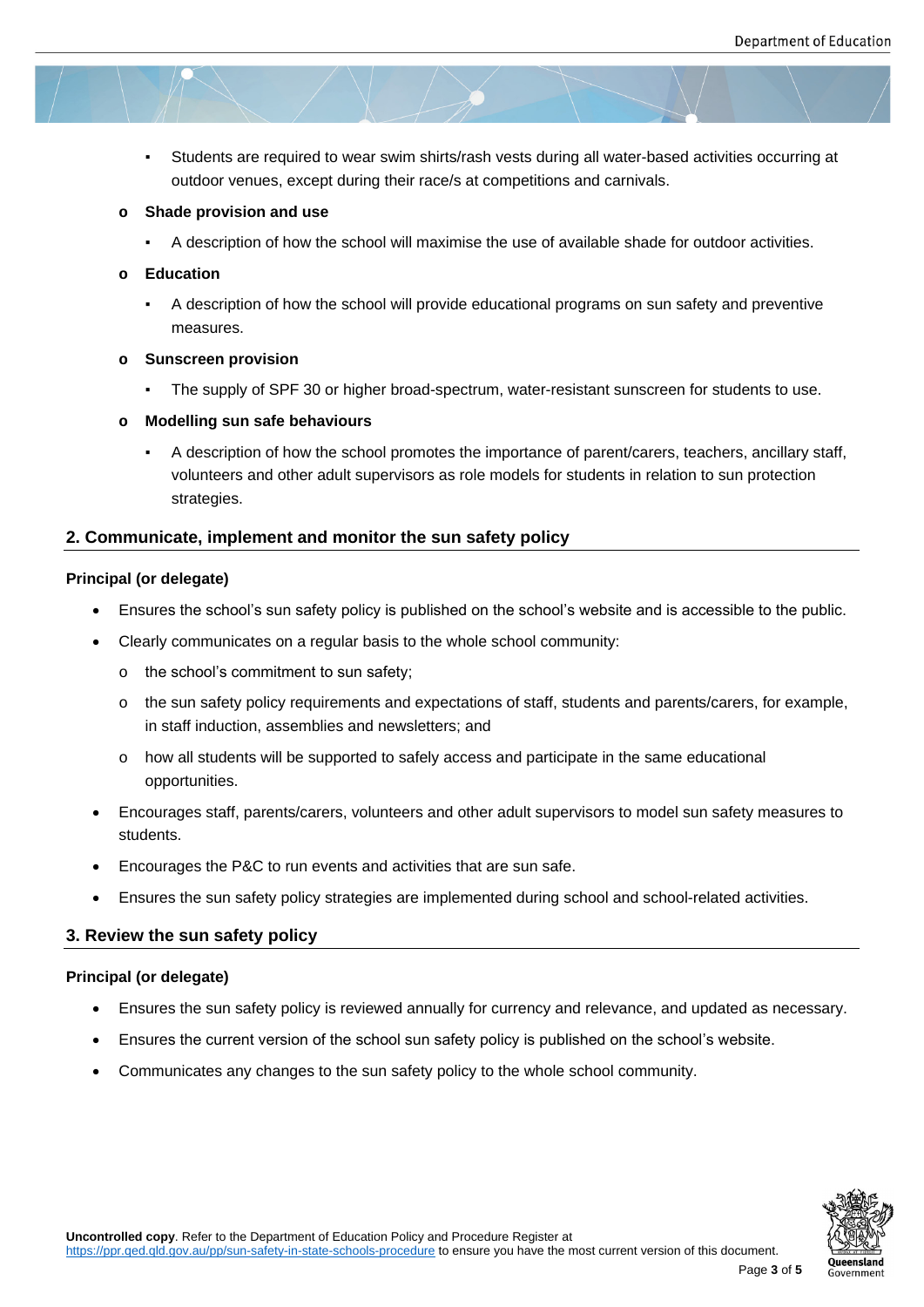## **Definitions**

| Term                                  | <b>Definition</b>                                                                                                                                                                                                                                                                                                                                                     |
|---------------------------------------|-----------------------------------------------------------------------------------------------------------------------------------------------------------------------------------------------------------------------------------------------------------------------------------------------------------------------------------------------------------------------|
| <b>Delegate</b>                       | For the purposes of this procedure, the delegate is selected by the principal and are<br>school staff who have the capability and capacity to fulfil the responsibilities of the<br>principal in relation to this procedure.                                                                                                                                          |
| <b>Skin cancer</b>                    | Cancer which occurs when skin cells are damaged, for example, by overexposure to<br>ultraviolet radiation from the sun.                                                                                                                                                                                                                                               |
| Sun-safe hats                         | Broad brimmed, legionnaire or bucket hats that provide maximum sun protection by<br>shading the face, neck and ears.                                                                                                                                                                                                                                                  |
| <b>Sun safety</b>                     | Taking steps to protect people from the sun in order to reduce overexposure to<br>ultraviolet radiation.                                                                                                                                                                                                                                                              |
| <b>Ultraviolet radiation</b><br>(UVR) | The part of sunlight that causes skin damage and can lead to the development of skin<br>cancer. UVR is not related to light or temperature. It can be reflected by light and<br>shiny surfaces such as sand, snow, concrete and water, and is present on cloudy<br>days – heavy cloud does decrease UVR but scattered cloud has little or no effect on<br>UVR levels. |

## Legislation

*Work Health and Safety Act 2011* (Qld)

## Delegations/Authorisations

Nil

## Policies and procedures in this group

Nil

## Supporting information for this procedure

- Exemplar School sun safety policy
- **Guidelines for developing a school sun safety policy**

## Othe[r resources](https://ppr.qed.qld.gov.au/attachment/exemplar-school-sun-safety-policy.docx)

- Managing risks in school curriculum activities procedure
- **Requests for Voluntary Financial Contributions procedure**
- [Student dress code procedure](https://ppr.qed.qld.gov.au/pp/managing-risks-in-school-curriculum-activities-procedure)